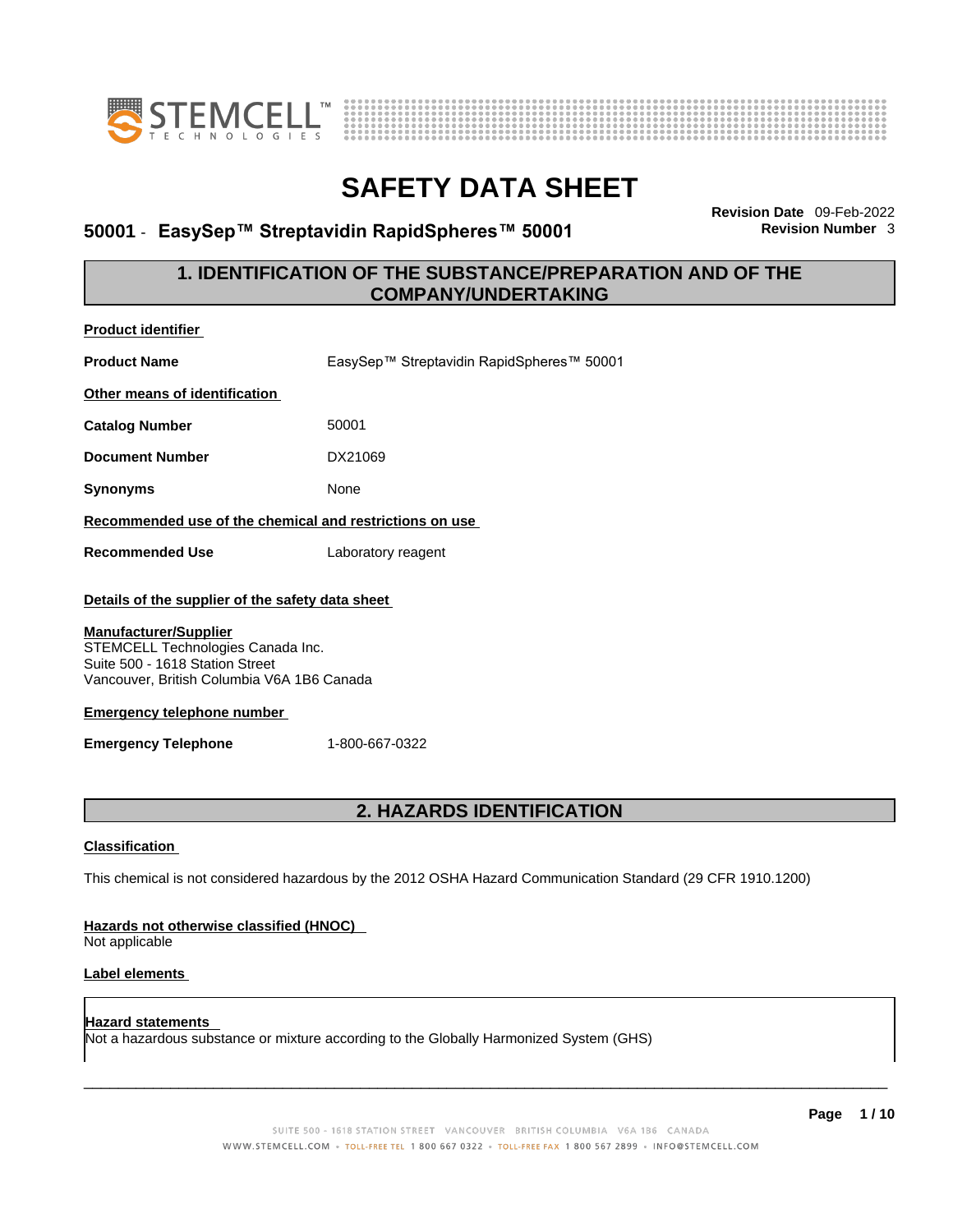



# \_\_\_\_\_\_\_\_\_\_\_\_\_\_\_\_\_\_\_\_\_\_\_\_\_\_\_\_\_\_\_\_\_\_\_\_\_\_\_\_\_\_\_\_\_\_\_\_\_\_\_\_\_\_\_\_\_\_\_\_\_\_\_\_\_\_\_\_\_\_\_\_\_\_\_\_\_\_\_\_\_\_\_\_\_\_\_\_\_\_\_\_\_ **Revision Date** 09-Feb-2022 **50001** - **EasySep™ Streptavidin RapidSpheres™ 50001 Revision Number** 3

The product contains no substances which at their given concentration, are considered to be hazardous to health.

**Appearance** opaque **Physical state** Liquid **Odor** No data available

**Other Information**  Not applicable

#### **Unknown acute toxicity** 2.46222 % of the mixture consists of ingredient(s) of unknown toxicity

2.46222 % of the mixture consists of ingredient(s) of unknown acute oral toxicity

2.46222 % of the mixture consists of ingredient(s) of unknown acute dermal toxicity

2.46222 % of the mixture consists of ingredient(s) of unknown acute inhalation toxicity (gas)

2.46222 % of the mixture consists of ingredient(s) of unknown acute inhalation toxicity (vapor)

2.46222 % of the mixture consists of ingredient(s) of unknown acute inhalation toxicity (dust/mist)

### **3. COMPOSITION/INFORMATION ON INGREDIENTS**

#### **Substance**

Not applicable.

#### **Mixture**

Not a hazardous substance or mixture according to the Globally Harmonized System (GHS)

| Chemical name                                                       | CAS No.                               | Weight-%      |
|---------------------------------------------------------------------|---------------------------------------|---------------|
| (E <sub>0</sub> 2O <sub>3</sub> )<br><b>Iron</b><br>oxide<br>-ezuji | $\sim$<br>047<br>7-60-i<br>. ت<br>. . | -1∩*<br>- ا ب |

\*The exact percentage (concentration) of composition has been withheld as a trade secret.

### **4. FIRST AID MEASURES**

#### **Description of first aid measures**

| <b>Inhalation</b>   | Remove to fresh air.                                                                                                    |
|---------------------|-------------------------------------------------------------------------------------------------------------------------|
| Eye contact         | Rinse thoroughly with plenty of water for at least 15 minutes, lifting lower and upper eyelids.<br>Consult a physician. |
| <b>Skin contact</b> | Wash skin with soap and water.                                                                                          |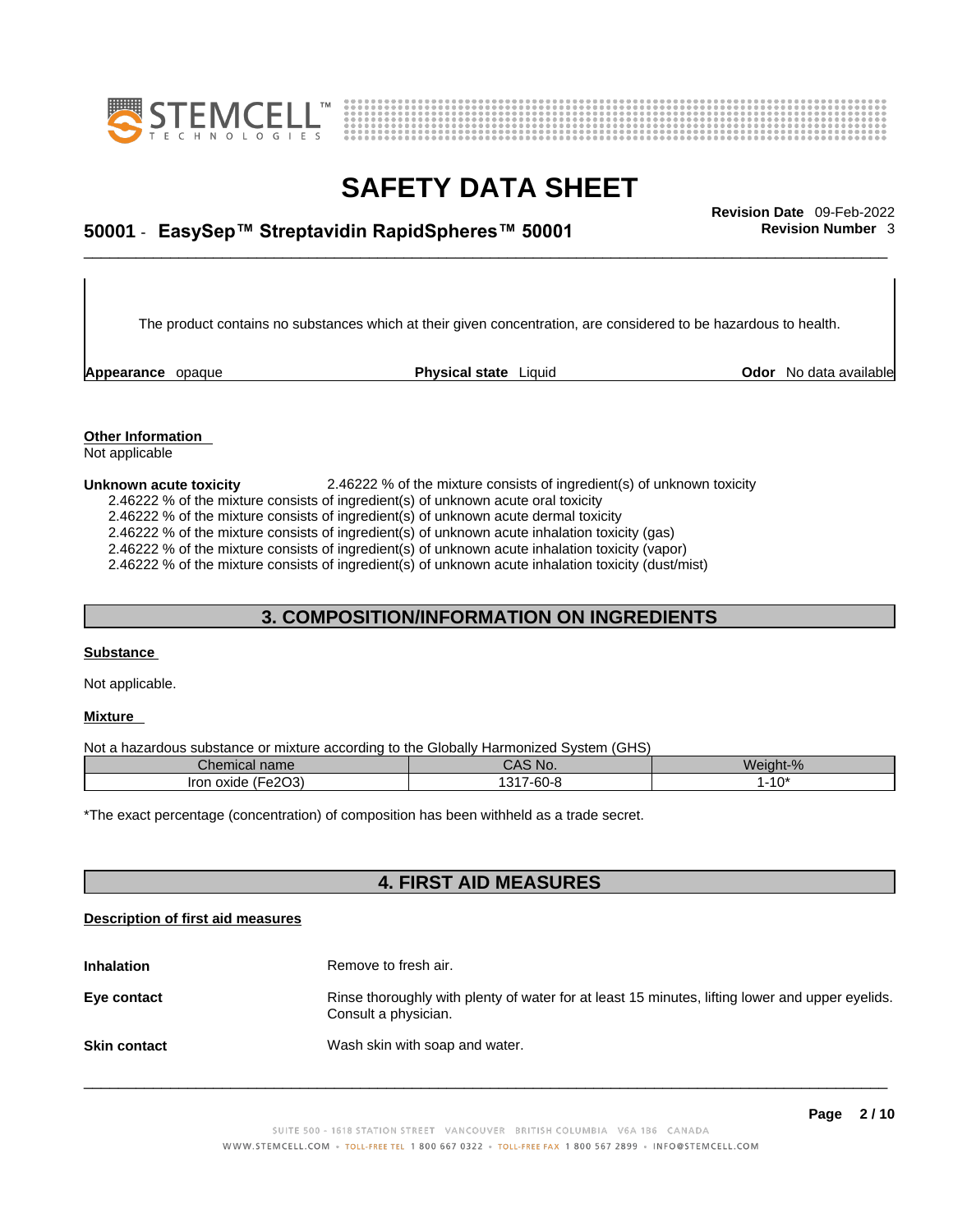



# \_\_\_\_\_\_\_\_\_\_\_\_\_\_\_\_\_\_\_\_\_\_\_\_\_\_\_\_\_\_\_\_\_\_\_\_\_\_\_\_\_\_\_\_\_\_\_\_\_\_\_\_\_\_\_\_\_\_\_\_\_\_\_\_\_\_\_\_\_\_\_\_\_\_\_\_\_\_\_\_\_\_\_\_\_\_\_\_\_\_\_\_\_ **Revision Date** 09-Feb-2022 **50001** - **EasySep™ Streptavidin RapidSpheres™ 50001 Revision Number** 3

**Ingestion Clean mouth with water and drink afterwards plenty of water.** 

**Most important symptoms and effects, both acute and delayed**

**Symptoms** No information available.

**Indication of any immediate medical attention and special treatment needed**

**Note to physicians** Treat symptomatically.

### **5. FIRE-FIGHTING MEASURES**

| <b>Suitable Extinguishing Media</b>                                                                              | Use extinguishing measures that are appropriate to local circumstances and the<br>surrounding environment. |
|------------------------------------------------------------------------------------------------------------------|------------------------------------------------------------------------------------------------------------|
| Unsuitable extinguishing media                                                                                   | CAUTION: Use of water spray when fighting fire may be inefficient.                                         |
| Specific hazards arising from the<br>chemical                                                                    | No information available.                                                                                  |
| <b>Explosion data</b><br><b>Sensitivity to Mechanical Impact None.</b><br><b>Sensitivity to Static Discharge</b> | None.                                                                                                      |

#### **Special protective equipment for fire-fighters** Firefighters should wear self-contained breathing apparatus and full firefighting turnout gear. Use personal protection equipment.

### **6. ACCIDENTAL RELEASE MEASURES**

**Personal precautions, protective equipment and emergency procedures**

**Personal precautions** Ensure adequate ventilation.

**Environmental precautions** 

**Environmental precautions** See Section 12 for additional Ecological Information.

#### **Methods and material for containment and cleaning up**

**Methods for containment** Prevent further leakage or spillage if safe to do so.

**Methods for cleaning up** Pick up and transfer to properly labeled containers.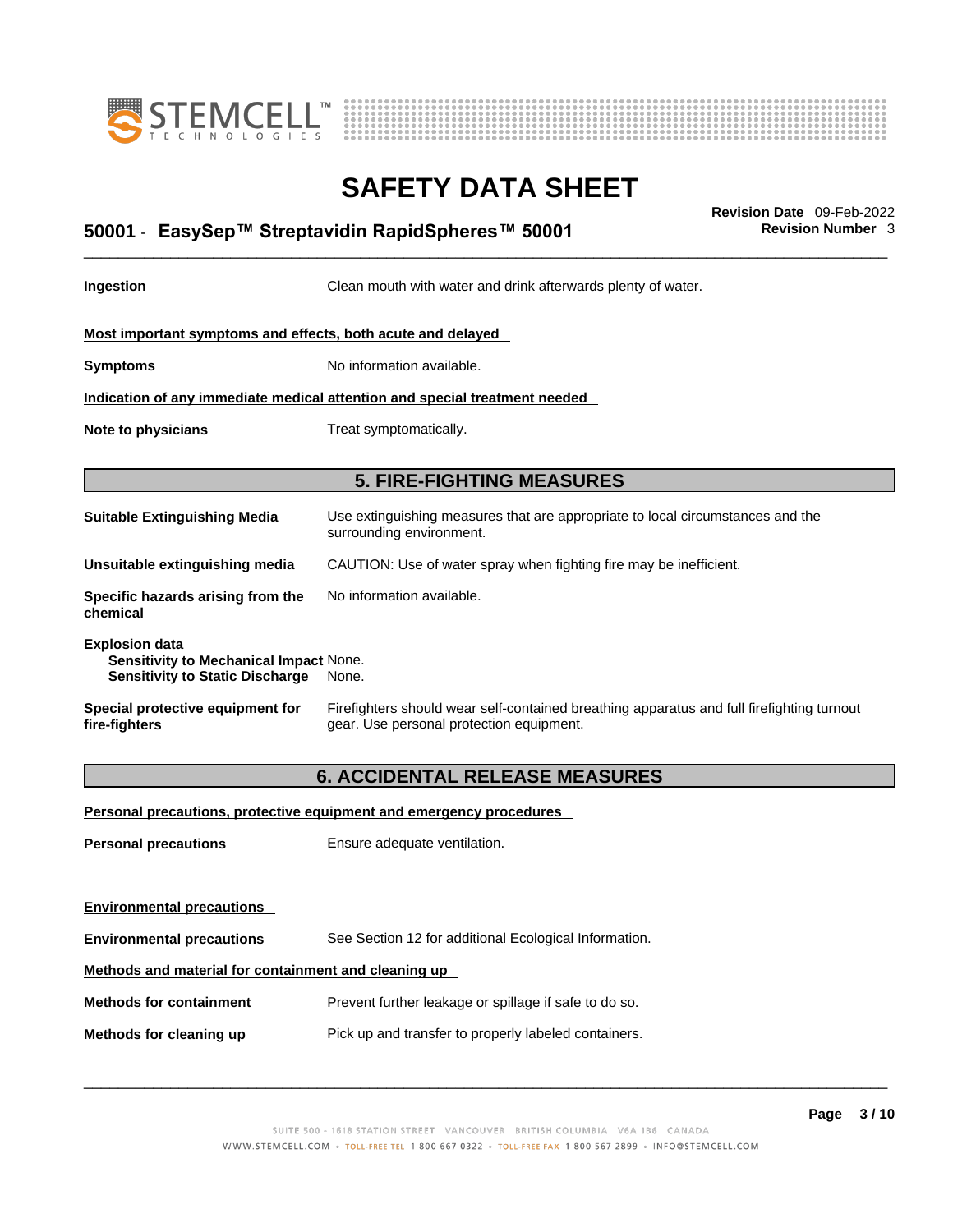



# \_\_\_\_\_\_\_\_\_\_\_\_\_\_\_\_\_\_\_\_\_\_\_\_\_\_\_\_\_\_\_\_\_\_\_\_\_\_\_\_\_\_\_\_\_\_\_\_\_\_\_\_\_\_\_\_\_\_\_\_\_\_\_\_\_\_\_\_\_\_\_\_\_\_\_\_\_\_\_\_\_\_\_\_\_\_\_\_\_\_\_\_\_ **Revision Date** 09-Feb-2022 **50001** - **EasySep™ Streptavidin RapidSpheres™ 50001 Revision Number** 3

**Prevention of secondary hazards** Clean contaminated objects and areas thoroughly observing environmental regulations.

### **7. HANDLING AND STORAGE**

**Precautions for safe handling**

**Advice on safe handling** Handle in accordance with good industrial hygiene and safety practice.

#### **Conditions for safe storage, including any incompatibilities**

**Storage Conditions** Store in accordance with information listed on the Product Information Sheet (PIS).

### **8. EXPOSURE CONTROLS/PERSONAL PROTECTION**

#### **Control parameters**

#### **Exposure Limits**

| Chemical name      | <b>ACGIH TLV</b>      | <b>OSHA PEL</b>             | NIOSH IDLH                         |
|--------------------|-----------------------|-----------------------------|------------------------------------|
| Iron oxide (Fe2O3) | $ma/m3$ Fe<br>TWA: 1. | (vacated) TWA: 1 $mq/m3$ Fe | TWA: 1.<br>ma/m <sup>3</sup><br>Fе |
| 1317-60-8          |                       |                             |                                    |

#### **Appropriate engineering controls**

| <b>Engineering controls</b> | Showers              |  |
|-----------------------------|----------------------|--|
|                             | Eyewash stations     |  |
|                             | Ventilation systems. |  |

#### **Individual protection measures, such as personal protective equipment**

| <b>Eye/face protection</b>            | No special protective equipment required.                                                                                                                                   |
|---------------------------------------|-----------------------------------------------------------------------------------------------------------------------------------------------------------------------------|
| Skin and body protection              | No special protective equipment required.                                                                                                                                   |
| <b>Respiratory protection</b>         | No protective equipment is needed under normal use conditions. If exposure limits are<br>exceeded or irritation is experienced, ventilation and evacuation may be required. |
| <b>General hygiene considerations</b> | Handle in accordance with good industrial hygiene and safety practice.                                                                                                      |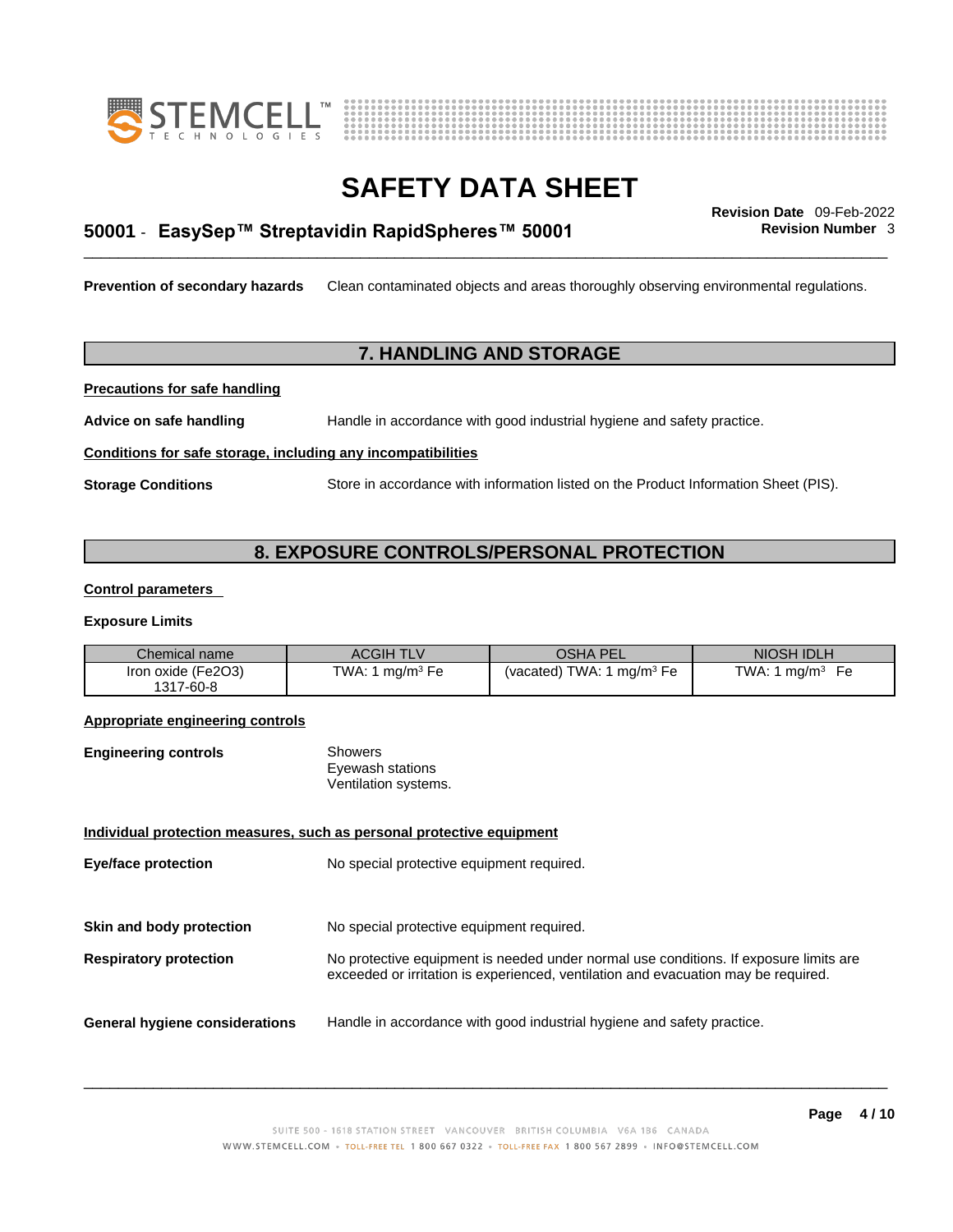



# \_\_\_\_\_\_\_\_\_\_\_\_\_\_\_\_\_\_\_\_\_\_\_\_\_\_\_\_\_\_\_\_\_\_\_\_\_\_\_\_\_\_\_\_\_\_\_\_\_\_\_\_\_\_\_\_\_\_\_\_\_\_\_\_\_\_\_\_\_\_\_\_\_\_\_\_\_\_\_\_\_\_\_\_\_\_\_\_\_\_\_\_\_ **Revision Date** 09-Feb-2022 **50001** - **EasySep™ Streptavidin RapidSpheres™ 50001 Revision Number** 3

## **9. PHYSICAL AND CHEMICAL PROPERTIES**

| Information on basic physical and chemical properties |                                     |                  |  |
|-------------------------------------------------------|-------------------------------------|------------------|--|
| <b>Physical state</b>                                 | Liquid                              |                  |  |
| Appearance                                            | opaque                              |                  |  |
| Color                                                 | brown                               |                  |  |
| Odor                                                  | No data available                   |                  |  |
| <b>Odor threshold</b>                                 | No data available                   |                  |  |
|                                                       |                                     |                  |  |
| <b>Property</b>                                       | <b>Values</b>                       | Remarks • Method |  |
| pН                                                    | No data available                   | None known       |  |
| Melting point / freezing point                        | No data available                   | None known       |  |
| Boiling point / boiling range                         | No data available                   | None known       |  |
| <b>Flash point</b>                                    | No data available                   | None known       |  |
| <b>Evaporation rate</b>                               | No data available                   | None known       |  |
| Flammability (solid, gas)                             | No data available                   | None known       |  |
| <b>Flammability Limit in Air</b>                      |                                     | None known       |  |
| <b>Upper flammability limit:</b>                      | No data available                   |                  |  |
| Lower flammability limit:                             | No data available                   |                  |  |
| Vapor pressure                                        | No data available                   | None known       |  |
| Vapor density                                         | No data available                   | None known       |  |
| <b>Relative density</b>                               | No data available                   | None known       |  |
| <b>Water solubility</b>                               | No data available                   | None known       |  |
| Solubility in other solvents                          | No data available                   | None known       |  |
| <b>Partition coefficient</b>                          | No data available                   | None known       |  |
| <b>Autoignition temperature</b>                       | No data available                   | None known       |  |
| <b>Decomposition temperature</b>                      | No data available                   | None known       |  |
| <b>Kinematic viscosity</b>                            | No data available                   | None known       |  |
| <b>Dynamic viscosity</b>                              | No data available                   | None known       |  |
| <b>Explosive properties</b>                           | No data available                   |                  |  |
| <b>Oxidizing properties</b>                           | No information available            |                  |  |
|                                                       |                                     |                  |  |
| <b>Other Information</b>                              |                                     |                  |  |
| <b>Softening point</b>                                | No information available            |                  |  |
| <b>Molecular weight</b>                               | No information available            |                  |  |
| <b>Molecular formula</b>                              | No information available            |                  |  |
| <b>VOC Content (%)</b>                                | No information available            |                  |  |
| <b>Liquid Density</b>                                 | No information available            |                  |  |
| <b>Bulk density</b>                                   | No information available            |                  |  |
|                                                       | <b>10. STABILITY AND REACTIVITY</b> |                  |  |
|                                                       |                                     |                  |  |
| <b>Reactivity</b>                                     | No information available.           |                  |  |
|                                                       |                                     |                  |  |

**Chemical stability** Stable under recommended transport or storage conditions.

**Possibility of hazardous reactions** None under normal processing.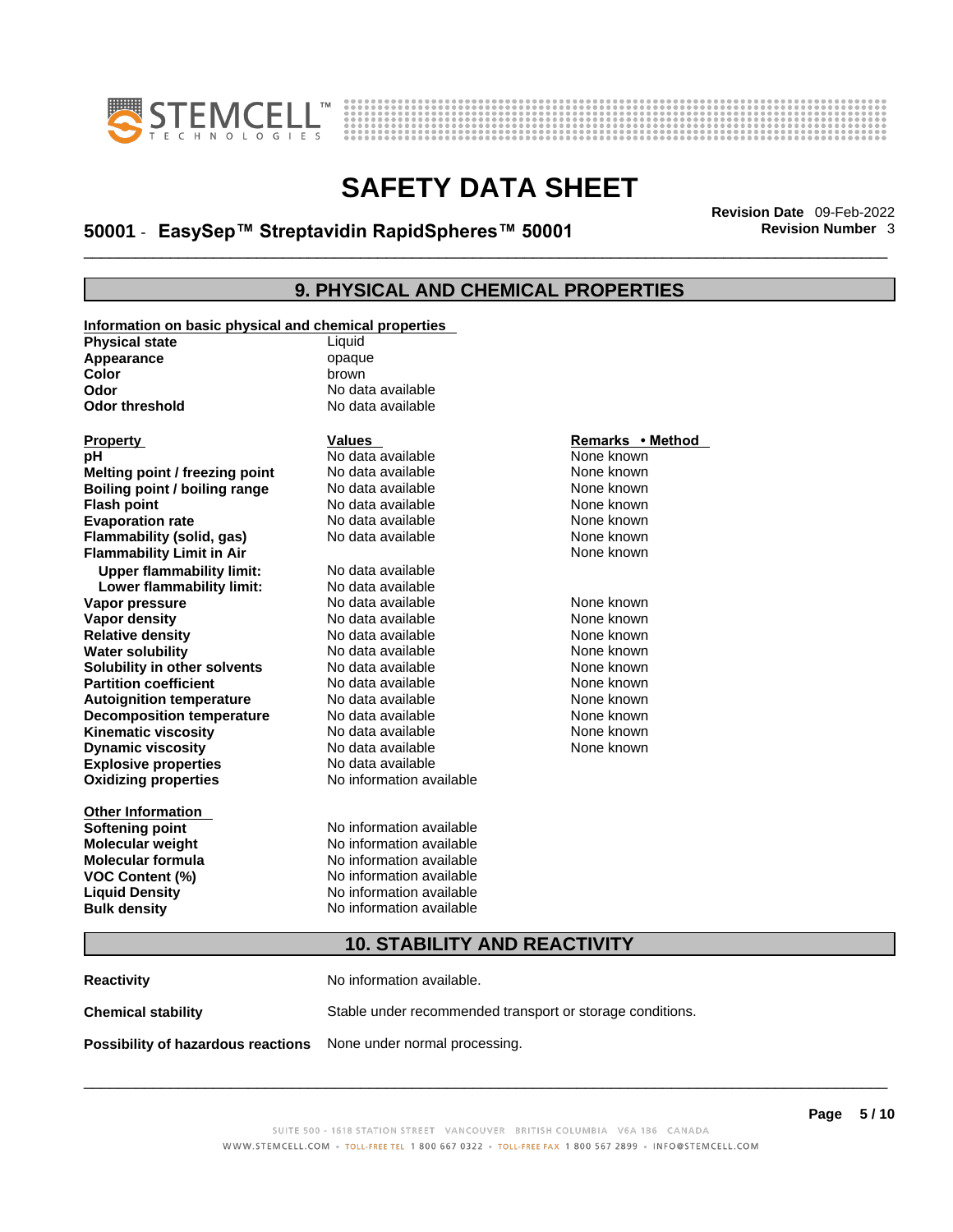



# \_\_\_\_\_\_\_\_\_\_\_\_\_\_\_\_\_\_\_\_\_\_\_\_\_\_\_\_\_\_\_\_\_\_\_\_\_\_\_\_\_\_\_\_\_\_\_\_\_\_\_\_\_\_\_\_\_\_\_\_\_\_\_\_\_\_\_\_\_\_\_\_\_\_\_\_\_\_\_\_\_\_\_\_\_\_\_\_\_\_\_\_\_ **Revision Date** 09-Feb-2022 **50001** - **EasySep™ Streptavidin RapidSpheres™ 50001 Revision Number** 3

| <b>Conditions to avoid</b> | None known based on information supplied. |
|----------------------------|-------------------------------------------|
|----------------------------|-------------------------------------------|

**Incompatible materials** None known based on information supplied.

**Hazardous decomposition products** None known based on information supplied.

### **11. TOXICOLOGICAL INFORMATION**

#### **Information on likely routes of exposure**

#### **Product Information**

| <b>Inhalation</b>   | Specific test data for the substance or mixture is not available. |
|---------------------|-------------------------------------------------------------------|
| Eye contact         | Specific test data for the substance or mixture is not available. |
| <b>Skin contact</b> | Specific test data for the substance or mixture is not available. |
| Ingestion           | Specific test data for the substance or mixture is not available. |

**Symptoms** related to the physical, chemical and toxicological characteristics

**Symptoms** No information available.

#### **Numerical measures of toxicity**

#### **Acute toxicity**

#### **The following values are calculated based on chapter 3.1 of the GHS document**

**Unknown acute toxicity** 2.46222 % of the mixture consists of ingredient(s) of unknown toxicity

2.46222 % of the mixture consists of ingredient(s) of unknown acute oral toxicity

2.46222 % of the mixture consists of ingredient(s) of unknown acute dermal toxicity

2.46222 % of the mixture consists of ingredient(s) of unknown acute inhalation toxicity (gas)

2.46222 % of the mixture consists of ingredient(s) of unknown acute inhalation toxicity (vapor)

2.46222 % of the mixture consists of ingredient(s) of unknown acute inhalation toxicity (dust/mist) Product Information

#### **Delayed and immediate effects as well as chronic effects from short and long-term exposure**

| <b>Skin corrosion/irritation</b> | No information available. |
|----------------------------------|---------------------------|
| <b>Product Information</b>       |                           |
|                                  |                           |

## **Serious eye damage/eye irritation** No information available.

Product Information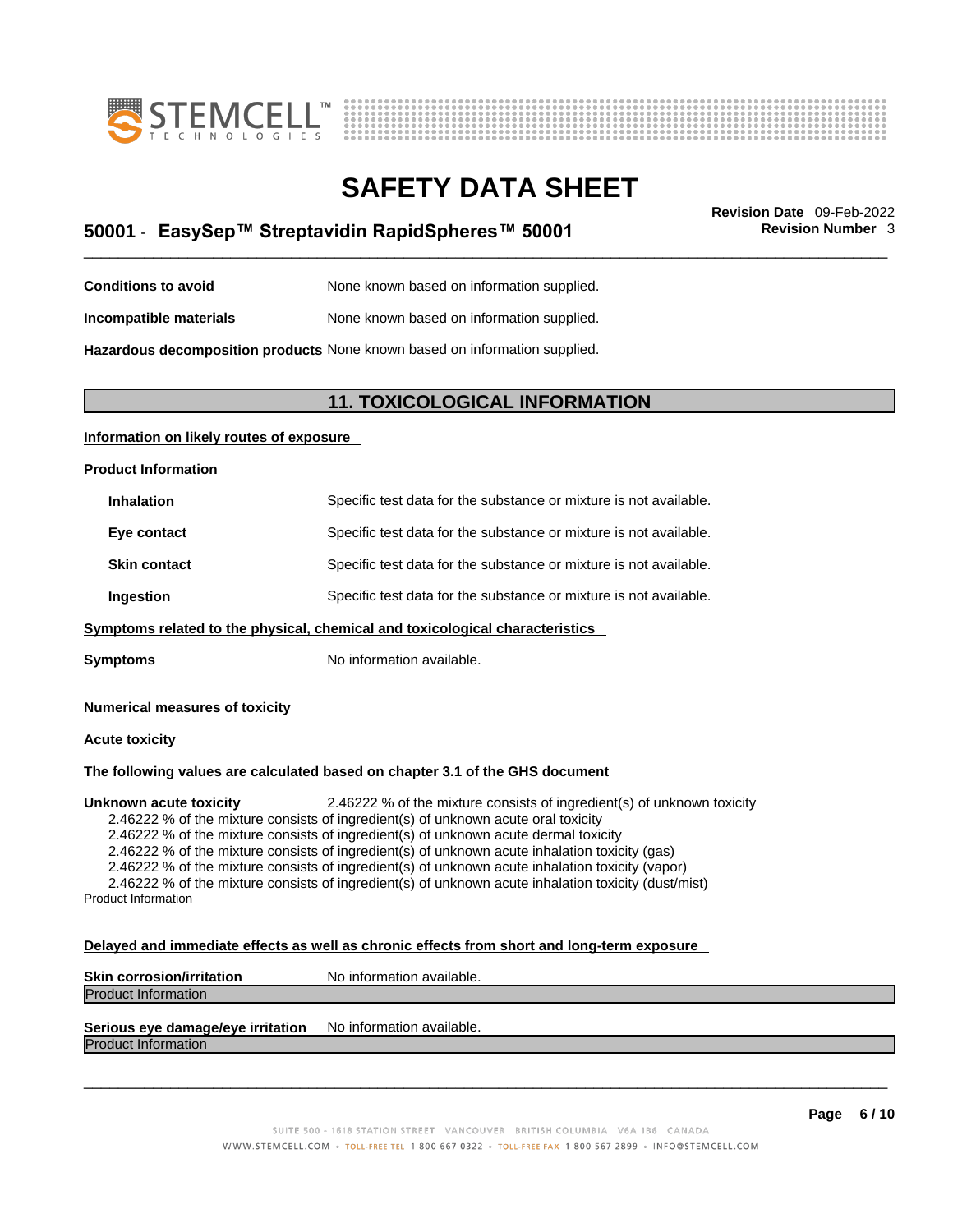



# \_\_\_\_\_\_\_\_\_\_\_\_\_\_\_\_\_\_\_\_\_\_\_\_\_\_\_\_\_\_\_\_\_\_\_\_\_\_\_\_\_\_\_\_\_\_\_\_\_\_\_\_\_\_\_\_\_\_\_\_\_\_\_\_\_\_\_\_\_\_\_\_\_\_\_\_\_\_\_\_\_\_\_\_\_\_\_\_\_\_\_\_\_ **Revision Date** 09-Feb-2022 **50001** - **EasySep™ Streptavidin RapidSpheres™ 50001 Revision Number** 3

| Respiratory or skin sensitization                                                        | No information available.                                           |                                   |            |             |
|------------------------------------------------------------------------------------------|---------------------------------------------------------------------|-----------------------------------|------------|-------------|
| <b>Product Information</b>                                                               |                                                                     |                                   |            |             |
| <b>Germ cell mutagenicity</b>                                                            | No information available.                                           |                                   |            |             |
| <b>Product Information</b>                                                               |                                                                     |                                   |            |             |
| Carcinogenicity                                                                          | No information available.                                           |                                   |            |             |
| The table below indicates whether each agency has listed any ingredient as a carcinogen. |                                                                     |                                   |            |             |
| Chemical name                                                                            | <b>ACGIH</b>                                                        | <b>IARC</b>                       | <b>NTP</b> | <b>OSHA</b> |
| Iron oxide (Fe2O3)<br>1317-60-8                                                          |                                                                     | Group 3                           |            |             |
| <b>Reproductive toxicity</b>                                                             | No information available.                                           |                                   |            |             |
|                                                                                          |                                                                     | <b>Product Information</b>        |            |             |
| <b>STOT - single exposure</b>                                                            | No information available.                                           |                                   |            |             |
|                                                                                          |                                                                     | <b>Product Information</b>        |            |             |
| <b>STOT - repeated exposure</b>                                                          | No information available.                                           |                                   |            |             |
|                                                                                          |                                                                     | <b>Product Information</b>        |            |             |
| <b>Target organ effects</b>                                                              | liver, Respiratory system, Eyes, Skin, Gastrointestinal tract (GI). |                                   |            |             |
| <b>Aspiration hazard</b>                                                                 | No information available.                                           |                                   |            |             |
|                                                                                          |                                                                     | <b>12. ECOLOGICAL INFORMATION</b> |            |             |
|                                                                                          |                                                                     |                                   |            |             |
| <b>Ecotoxicity</b>                                                                       |                                                                     |                                   |            |             |
|                                                                                          |                                                                     | <b>Product Information</b>        |            |             |
| Develotonee end desvedekility -                                                          | والماجان مربوب ويستحقق والمراجعة                                    |                                   |            |             |

| <b>FUSISIBLICE AIRE UP A DISPOSED</b> | <u>INU IHIUHHAUUH AVAIIADIE.</u>   |
|---------------------------------------|------------------------------------|
| <b>Bioaccumulation</b>                | There is no data for this product. |

**Other adverse effects** No information available.

### **13. DISPOSAL CONSIDERATIONS**

#### **Waste treatment methods**

**Waste from residues/unused products** 

Dispose of in accordance with local regulations. Dispose of waste in accordance with environmental legislation.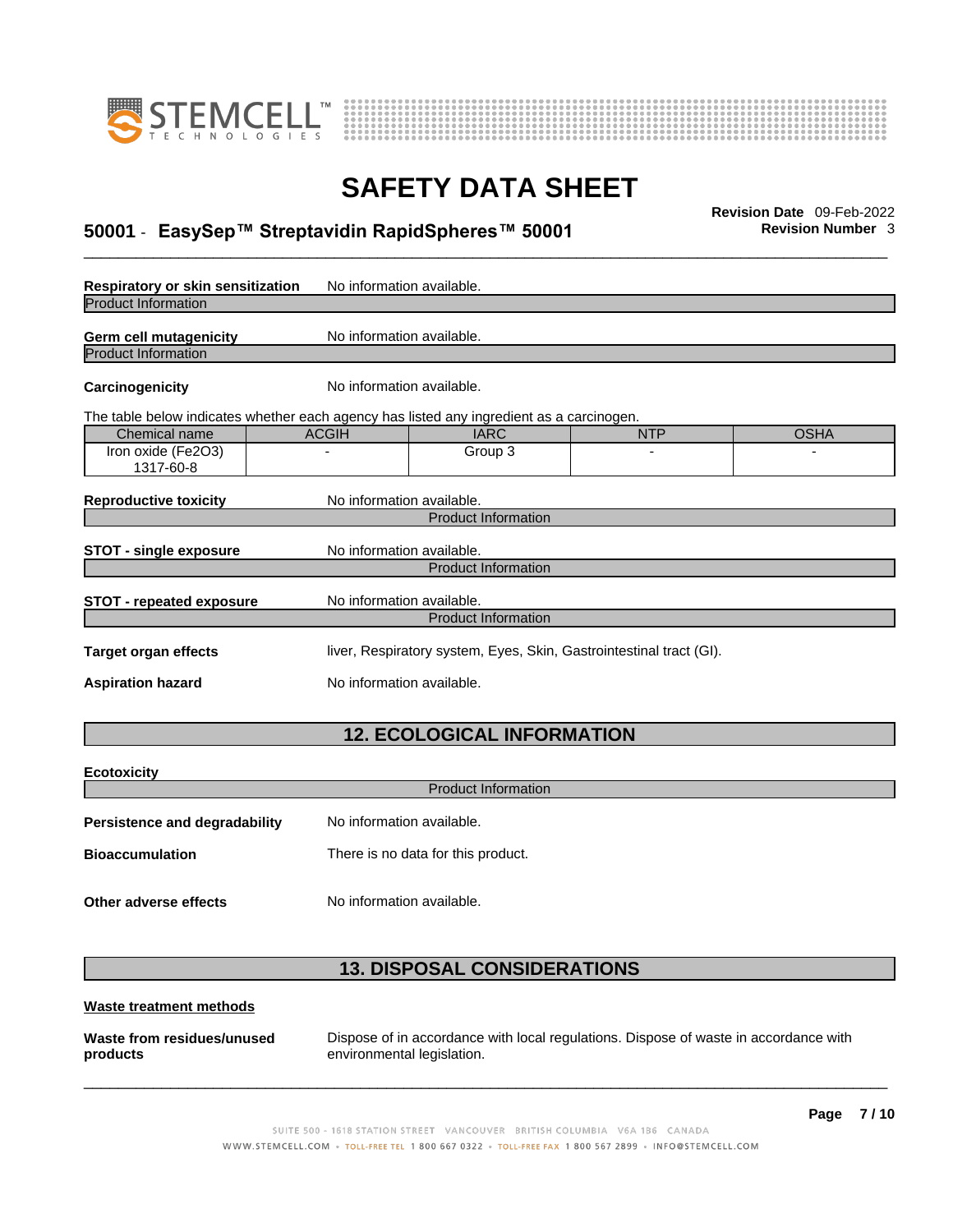



# \_\_\_\_\_\_\_\_\_\_\_\_\_\_\_\_\_\_\_\_\_\_\_\_\_\_\_\_\_\_\_\_\_\_\_\_\_\_\_\_\_\_\_\_\_\_\_\_\_\_\_\_\_\_\_\_\_\_\_\_\_\_\_\_\_\_\_\_\_\_\_\_\_\_\_\_\_\_\_\_\_\_\_\_\_\_\_\_\_\_\_\_\_ **Revision Date** 09-Feb-2022 **50001** - **EasySep™ Streptavidin RapidSpheres™ 50001 Revision Number** 3

**Contaminated packaging** Do not reuse empty containers.

### **14. TRANSPORT INFORMATION**

| <u>DOT</u>  | Not regulated |
|-------------|---------------|
| <u>TDG</u>  | Not regulated |
| <b>MEX</b>  | Not regulated |
| ICAO (air)  | Not regulated |
| <b>IATA</b> | Not regulated |
| <b>IMDG</b> | Not regulated |
| <b>RID</b>  | Not regulated |
| <b>ADR</b>  | Not regulated |
| <b>ADN</b>  | Not regulated |

### **15. REGULATORY INFORMATION**

| Does not comply |
|-----------------|
| Does not comply |
| Does not comply |
| Does not comply |
| Complies        |
| Does not comply |
| Does not comply |
| Does not comply |
|                 |

 **Legend:** 

 **TSCA** - United States Toxic Substances Control Act Section 8(b) Inventory

 **DSL/NDSL** - Canadian Domestic Substances List/Non-Domestic Substances List

 **EINECS/ELINCS** - European Inventory of Existing Chemical Substances/European List of Notified Chemical Substances

 **ENCS** - Japan Existing and New Chemical Substances

 **IECSC** - China Inventory of Existing Chemical Substances

 **KECL** - Korean Existing and Evaluated Chemical Substances

 **PICCS** - Philippines Inventory of Chemicals and Chemical Substances

 **AICS** - Australian Inventory of Chemical Substances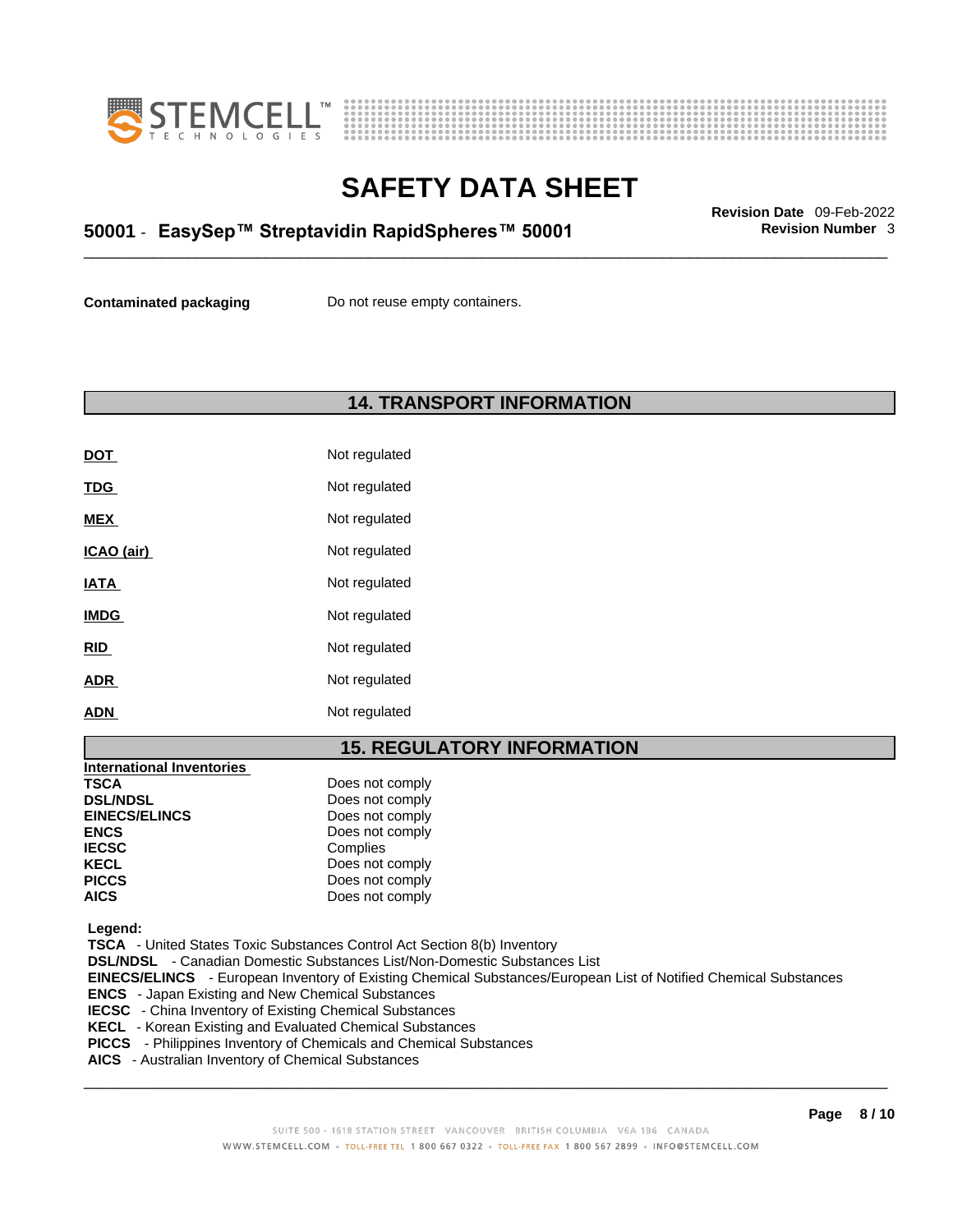



# \_\_\_\_\_\_\_\_\_\_\_\_\_\_\_\_\_\_\_\_\_\_\_\_\_\_\_\_\_\_\_\_\_\_\_\_\_\_\_\_\_\_\_\_\_\_\_\_\_\_\_\_\_\_\_\_\_\_\_\_\_\_\_\_\_\_\_\_\_\_\_\_\_\_\_\_\_\_\_\_\_\_\_\_\_\_\_\_\_\_\_\_\_ **Revision Date** 09-Feb-2022 **50001** - **EasySep™ Streptavidin RapidSpheres™ 50001 Revision Number** 3

#### **US Federal Regulations**

#### **SARA 313**

Section 313 of Title III of the Superfund Amendments and Reauthorization Act of 1986 (SARA). This product does not contain any chemicals which are subject to the reporting requirements of the Act and Title 40 of the Code of Federal Regulations, Part 372.

| SARA 311/312 Hazard Categories    |    |  |
|-----------------------------------|----|--|
| Acute health hazard               | No |  |
| <b>Chronic Health Hazard</b>      | No |  |
| Fire hazard                       | No |  |
| Sudden release of pressure hazard | Nο |  |
| <b>Reactive Hazard</b>            | No |  |

#### **CWA (Clean WaterAct)**

This product does not contain any substances regulated as pollutants pursuant to the Clean Water Act (40 CFR 122.21 and 40 CFR 122.42).

#### **CERCLA**

This material, as supplied, does not contain any substances regulated as hazardous substances under the Comprehensive Environmental Response Compensation and Liability Act (CERCLA) (40 CFR 302) or the Superfund Amendments and Reauthorization Act (SARA) (40 CFR 355). There may be specific reporting requirements at the local, regional, or state level pertaining to releases of this material.

#### **US State Regulations**

#### **California Proposition 65**

This product does not contain any Proposition 65 chemicals.

#### **U.S. State Right-to-Know Regulations**

#### **US State Regulations**

| Chemical name | New Jersey | <b>Massachusetts</b> | Pennsylvania |
|---------------|------------|----------------------|--------------|
| Water         |            |                      |              |
| 7732-18-5     |            |                      |              |
| Silica (SiO2) |            |                      |              |
| 7631-86-9     |            |                      |              |

#### **U.S. EPA Label Information**

#### **EPA Pesticide Registration Number** Not applicable